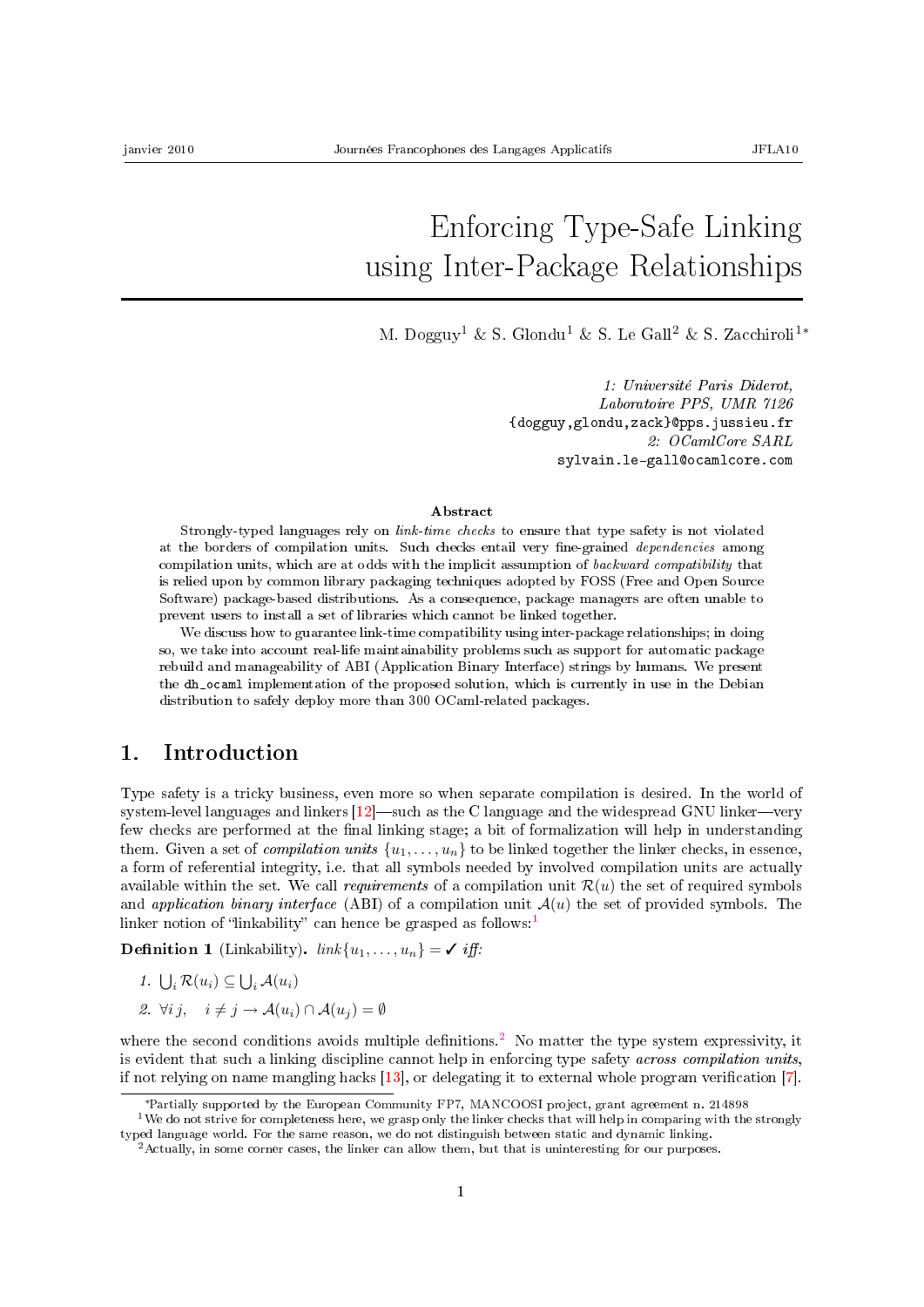| $let$ hello $() =$ |                                                                                                   |
|--------------------|---------------------------------------------------------------------------------------------------|
|                    | Listing 3: main.ml<br>Listing 2: bar.ml<br>$let$ $=$ $Bar.$ $hello$ $()$<br>$\text{Foo.hello}$ () |

<span id="page-1-0"></span>Figure 1: sample OCaml compilation units

Moving to the world of functional, staticly typed programming languages, such as OCaml or Haskell, link-time checks get more thorough mainly because types come into play. Not only crossmodule type compatibility is challenging to verify *per se*  $[1, 10]$  $[1, 10]$  $[1, 10]$ , but also technical guarantees that ABIs do not change between compile time of individual units and link time are requested to be typeaware. The solution adopted by OCaml is, for each compilation unit, to expose two sets of module names, associating each name to a cryptographic hash or *checksum* that grasps the type information of that module.

<span id="page-1-1"></span>**Example [1.](#page-1-0)** Let's consider the sources of Figure 1. After (bytecode) compilation of bar.ml—which in turn needs a compiled version of  $f \circ \circ \cdot m$  the resulting compilation unit contains the following "assumptions":

```
$ ocamlc -c foo . ml bar . ml
$ ocamlobjinfo bar . cmo
Unit name : Bar
Interfaces imported :
       807 ecd3a1538992580464c03462c9964 Printf
       da00042bb934260afe41d004bc91fe2e Foo
       9 e3404342379641955461e6944482508 Bar
```
where we can see that  $bar$ .cmo exports an ABI consisting of the interface Bar with a specific MD5 checksum, and that it requires some other checksum-tagged interfaces. Among them we can spot Foo, provided by foo.ml, and Printf, provided by the OCaml standard library which is linked in by default. If the ABI of foo. cmo changes between the compile time of  $bar$  cmo and the final link time, the user will incur in the sadly well-known "inconsistent assumptions" error:

```
$ ocamlc -c foo . ml bar . ml
\text{\$ echo "let gotcha () = () " >> foo.m1}$ ocamlc -c foo . ml
$ ocamlc foo . cmo bar . cmo main . ml
Files bar . cmo and foo . cmo make inconsistent assumptions over interface Foo
```
In our simple formalization, the additional checks performed by OCaml already fit, by simply considering both  $\mathcal{R}(u)$  and  $\mathcal{A}(u)$  to be sets of pairs  $\langle m, c \rangle$ , where m is the name of an OCaml module and  $c$  is its associated checksum. The only additional property checked by the OCaml linker is that, given a set of compilation units, the mapping between module names and checksums is a function, i.e. that a module is not associated with different checksums. Simplifying the characteristics of the standard library stdlib, the failure of Example [1](#page-1-1) can now be explained as follows, where the final equation was supposed to equate the empty set in order to satisfy Definition [1.](#page-0-2)

$$
\mathcal{R}(stdlib) = \emptyset \qquad \mathcal{A}(stdlib) = {\langle \text{Printf}, 807ec... \rangle} \qquad \mathcal{A}(stdlib) = {\langle \text{Printf}, 807ec... \rangle} \qquad \mathcal{A}(\text{foo.como}) = {\langle \text{Printf}, 807ec... \rangle} \qquad \mathcal{A}(\text{foo.como}) = {\langle \text{foo}, a4293... \rangle} \qquad \mathcal{A}(\text{0o.como}) = {\langle \text{Foo}, a4293... \rangle} \qquad \mathcal{A}(\text{bar.como}) = {\langle \text{Bar}, 9e340... \rangle} \qquad \qquad \mathcal{A}(u) = {\langle \text{Foo}, a4000... \rangle} \qquad \qquad \mathcal{A}(u) = {\langle \text{Foo}, a4000... \rangle}
$$

The ability of the linker to detect this kind of unsound assumptions comes at a cost: ABI changes more frequently than in the C case. Indeed, with system-level linking, the ABI of a given unit can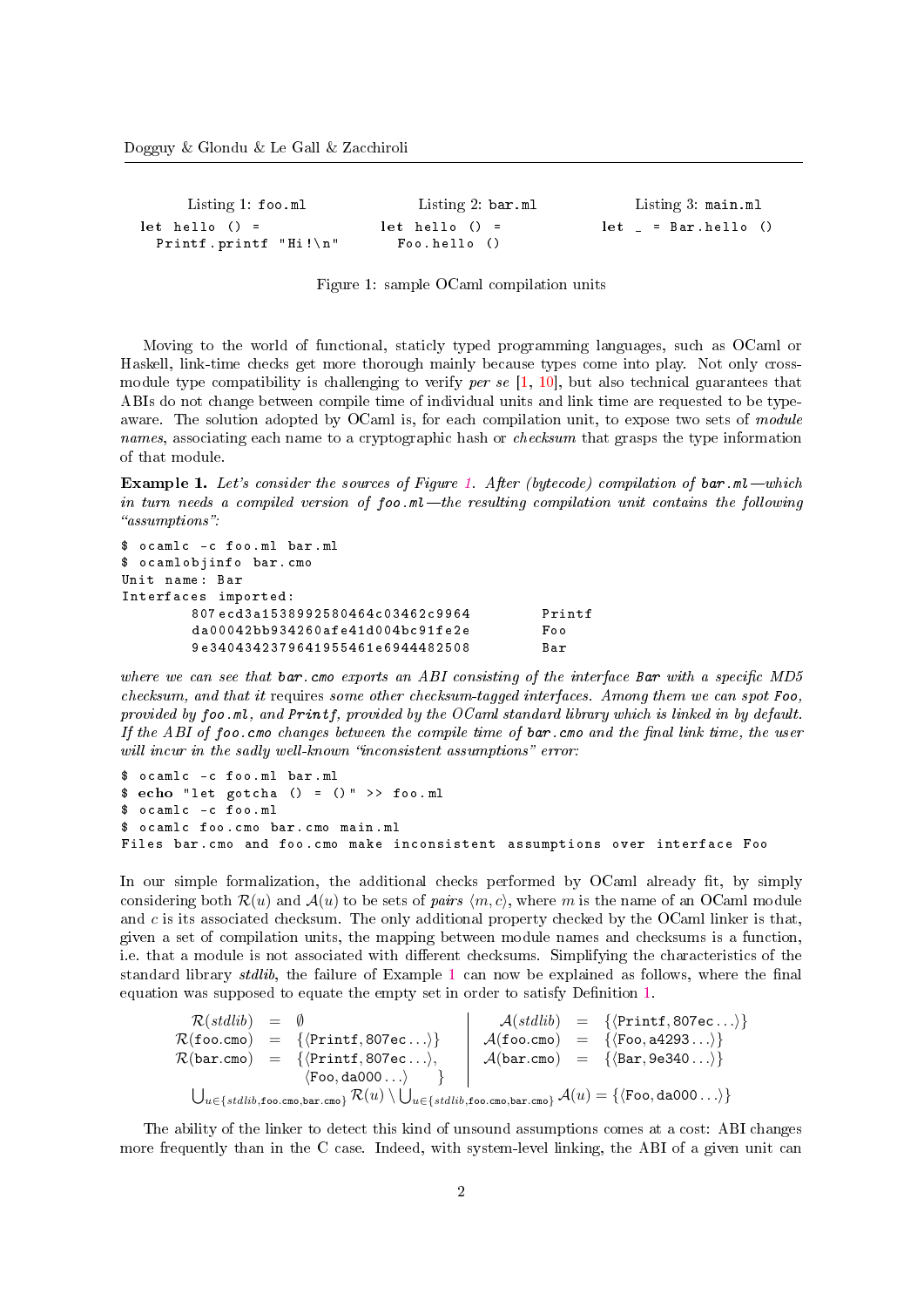inhibit linkability only by removing symbols from it. Backward ABI compatibility—which of course does not imply type safety—can be retained by simply adding new symbols, which is unsurprisingly common practice in the work flow of C libraries. With type-aware linking, ABIs break at each change in a module,<sup>[3](#page-2-0)</sup> no matter if it is an addition or a removal, because each such modification will change the checksum of the module. While C libraries offer (type-unsafe) backward binary compatibility by default, OCaml libraries have the converse default: they break binary compatibility at each change.

Unfortunately for most users of languages such as OCaml and Haskell, packaging systems and techniques used in mainstream FOSS (Free and Open Source Software) distributions have been designed with *implicit backward compatibility* among libraries in mind. Dependencies on library packages are usually expressed in forms like the following:

```
Package: my - app
Depends: libfoo1 (>= 1.2.3)
```
where it is implicitly assumed that future versions of the foo library will either be backward binary compatible, or change the package name *tout court*, for instance switching to libfoo2.

The advantage of the backward compatibility assumption is that inconsistent software installations, where installed libraries lack the needed objects to be linkable, are detected at the dependency level and can hence be spotted by package managers. Given that there is no reliable mapping between library versions and ABIs (new versions can change ABIs, but are not forced to), we observe that with the OCaml linking discipline the advantage of spotting linkability errors at the dependency level is gone. As most OCaml users on distributions such as  $Debian<sup>4</sup>$  $Debian<sup>4</sup>$  $Debian<sup>4</sup>$  have experienced, it indeed frequently happens that upgrades involving OCaml libraries temporarily leave the build toolchain in an inconsistent state, <sup>[5](#page-2-2)</sup> requiring users to: recompile dependent libraries by hand, rollback the upgrade (if possible), or simply wait for fixed packages (of all involved libraries) from the distribution.

In this paper we show how to make the packaging system aware of complex and frequently changing ABIs used by languages such as OCaml and Haskell, hence shielding users from the installation of nonlinkable libraries. Attempting to do so will equate to trying to install a package whose dependencies cannot be satisfied. We achieve that result by coalescing ABIs in a single, human-readable, checksumcalled ABI approximation—which is then reified as a "virtual" package known to the packaging system, de facto closing the gap between coarse-grained inter-package relationships and fine-grained inter-unit linking assumptions.

Paper structure. The next section introduces some concepts of the FOSS distribution context that will be needed throughout the paper. Section [3](#page-5-0) poses the requirements for the solution we look for, solution which is then described and analyzed in Section [4;](#page-7-0) its actual implementation—in the context of the Debian distribution and for the OCaml language—is discussed in Section [5.](#page-9-0) From now on, we will focus on the OCaml language and its packaging in Debian, but reasoning and choices are general enough to be ported to similar languages (with strong typing and inspectable linking assumptions) and distributions (based on binary packages).

## <span id="page-2-3"></span>2. Packaging basics

Packages. In most FOSS distributions—and, more generally, in component-based systems [\[14\]](#page-13-2) software components are managed as *binary packages*  $[2]$  which define the granularity at which

<span id="page-2-0"></span><sup>&</sup>lt;sup>3</sup>Here, we do not distinguish among assumptions on interfaces and assumptions on implementations, these details are postponed to Section [5.](#page-9-0)

<span id="page-2-2"></span><span id="page-2-1"></span> $^4$ <http://www.debian.org>

<sup>5</sup>For example, <http://bugs.debian.org/cgi-bin/bugreport.cgi?bug=238727> (retrieved October 2009); similar reports are very frequent during transitions to one OCaml version to the next one, since all libraries need to be rebuilt.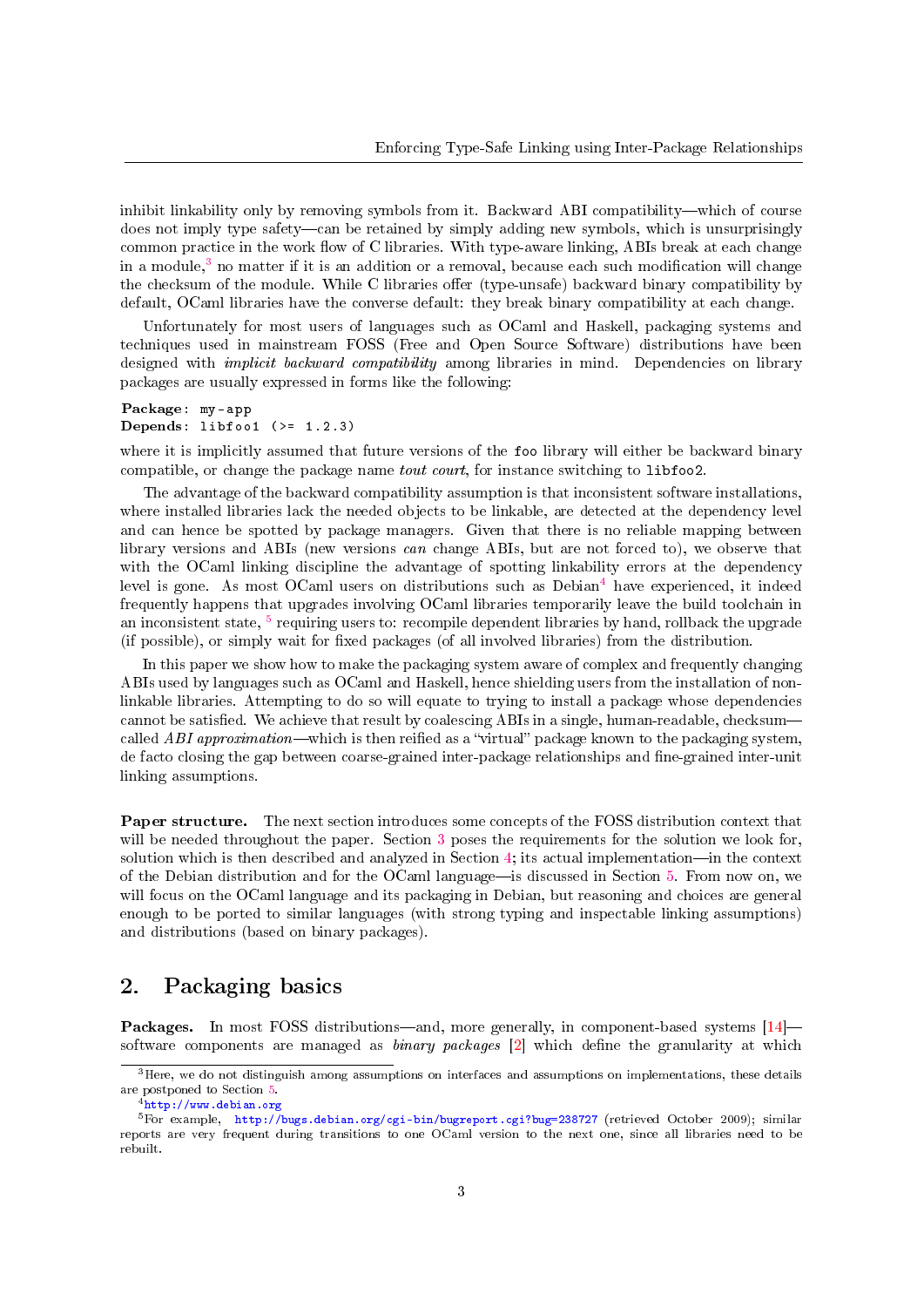users can add or remove software. A binary package is essentially a bundle of data (executables, documentation, media, etc.) to be deployed on the file system. Additionally, binary packages are described by meta-information which include complex inter-package relationships that describe the static requirements to run properly on a target system. Requirements are expressed in terms of other binary packages, possibly with restrictions on the desired versions. Both positive requirements  $(dependencies)$  and negative requirements  $(conflicts)$  are supported by most packaging systems.

<span id="page-3-1"></span>Example 2. An excerpt of the meta-data of the ocamlnet library in Debian currently reads:

```
1 Package: libocamlnet-ocaml-dev<br>2 Version: 2.2.9-3
  2 Version: 2.2.9 -3
3 Depends: ocaml - nox -3.10.2 , ocaml - findlib , libocamlnet - ocaml (= 2.2.9 -3) ,
4 libpcre - ocaml - dev ( >= 5.11.1) , libcryptgps - ocaml - dev ( >= 0.2.1)
5 Provides: libequeue - ocaml - dev , libnetclient - ocaml - dev , librpc - ocaml - dev
6 Conflicts: libequeue-ocaml-dev (< 2.2.3-1),
7 libnetclient - ocaml - dev ( < < 2.2.3 -1) , librpc - ocaml - dev ( < < 2.2.3 -1)
8 Description: OCaml application - level Internet libraries - core libraries
```
In this short but representative example we can recognize the distinguishing features of inter-package relationships [\[6\]](#page-12-4):

- dependencies over other libraries, tools, and the OCaml interpreter (line 3) which can be both versioned (e.g. libocamlnet-ocaml—the runtime part of the package shown) or non-versioned (e.g. ocaml-findlib);
- conflicts with some libraries (line 6), in this case with superseded packages now included into libocamlnet-ocaml-dev itself;
- *virtual packages* (line 5), i.e. the ability to declare *features* provided by the owning "real" package so that others can depend on (or conflict with) feature names. In this case libocamlnet-ocaml-dev provides old library names such as libequeue-ocaml-dev; dependencies on it by other packages can be satisfied by installing PKGlibocamlnet-ocamldev. The other typical use case of virtual packages is to add an indirection layer about system services (e.g. mail-transport-agent) between packages providing the service (e.g. postfix or exim4) and packages needing it (e.g. cron).

Auto-building and binNMUs. Source packages are a different type of packages that contain the source code. Compiling them produces binary packages.<sup>[6](#page-3-0)</sup> Source packages are usually manipulated by package *maintainers* working for specific distributions. The mapping between source and binary packages is one to many; for instance, the ocamlnet source package produces the package shown in Example [2](#page-3-1) together with eight other binary packages. Also, there exists a relation of build-dependency between a source package and all binary packages which are needed to build it.

The natural work-flow of packages is rather complex  $[8]$ , the part that mostly concerns us is sketched in Figure [2.](#page-4-0) Maintainers upload source packages to a package queue, together with the corresponding binary packages; considered as a whole, such an upload is said to be a *sourceful upload*. Given that maintainers usually own only a machine for a single architecture, auto-builders (or buildd) pick up the uploaded source package and rebuild the corresponding binary packages for each architecture supported by the distribution (about a dozen, in the case of Debian). The only exception to this scheme are *architecture independent* packages (or arch:all) that once built on any given architecture, can then be installed on all architectures (e.g. because they contain portable interpreted code or bytecode); hence, arch:all packages do not get rebuild at all. All obtained binary packages flow to the "unstable" suite which is ready to be used by developers and testers in preparation of the future stable release.

<span id="page-3-0"></span> $6$ According to folklore, we use "packages" to refer to binary packages, and explicitly "source packages" for the others.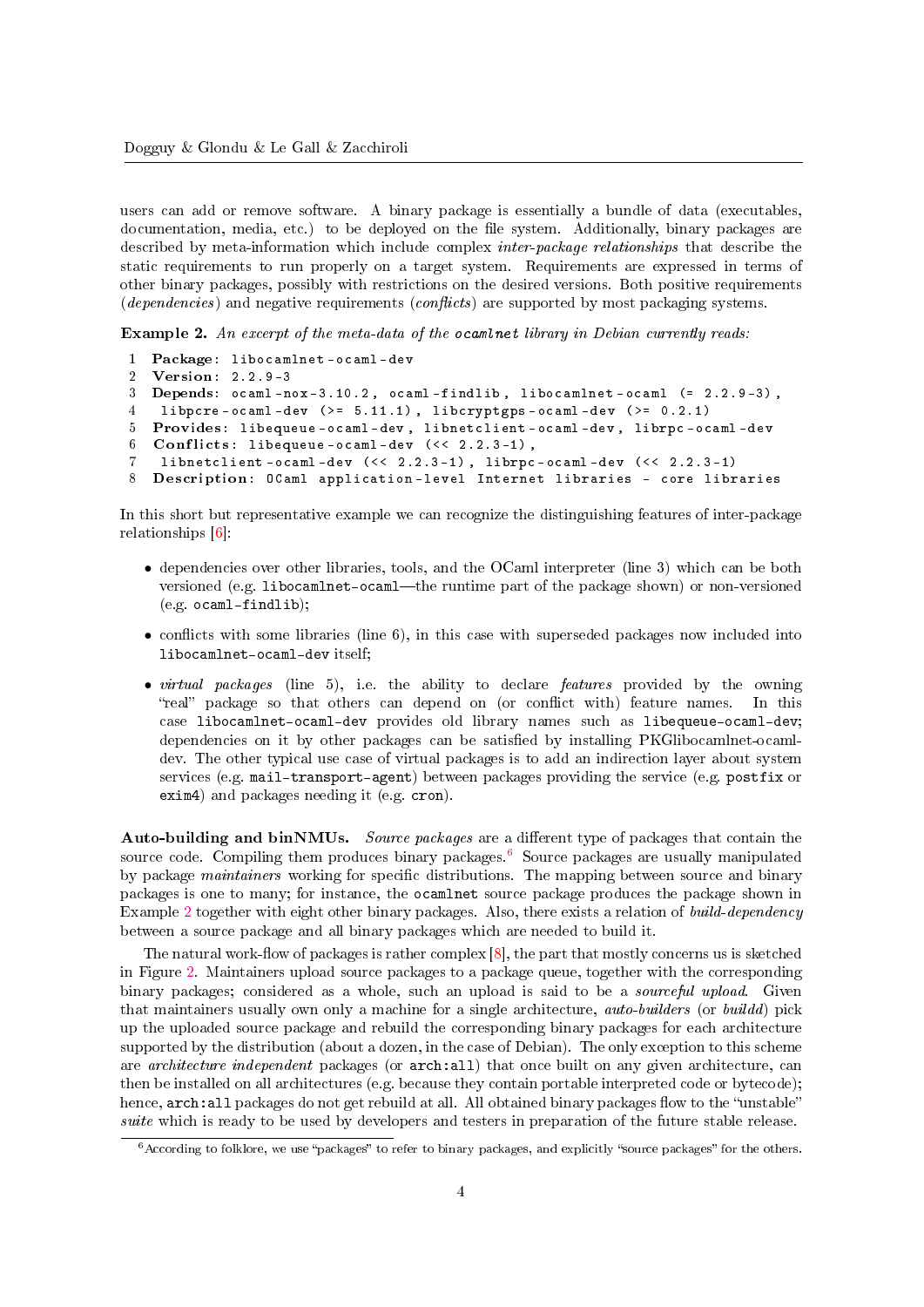

<span id="page-4-0"></span>Figure 2: package (auto-)building in Debian.

In specific occasions (library transitions, etc.), binary packages can be rebuilt without intervention on their source packages. This might be needed to fix builds performed in malformed environments (e.g. buggy compiler) or to ensure a package still builds against a new version of a library it depends upon. To that end, maintainers can trigger rebuilds by requesting a  $binNMU$  (a historic and unfortunate name standing for "binary Non-Maintainer Upload"). For our needs, the important aspect of binNMUs is that they do not allow to perform any change to the source package.

Dependency inference. But how can a binary package change if its source package remains unchanged? The contents of the package  $(e.g.$  binary files) can of course change as the toolchain used to build changes (compiler, libraries, etc.), but it turns out that also package meta-information such as dependencies can change across rebuilds (and hence differ across architectures). In fact, maintainers can exploit a mechanism of *dependency inference* to ease the tedious task of maintaining dependency information. For instance, the dependency information of the mldonkey-server package read as follows in the corresponding source package:

Package: mldonkey - server Depends: adduser, mime-support, ucf,  $f_{shifts}:Depends}$ ,  $f_{mist}:Depends$ 

whereas in the resulting binary package they read:

```
Package: mldonkey - server
Depends: adduser, mime-support, ucf, libbz2-1.0, libc6 (>= 2.3.2), libjpeg62,
 libfreetype6 (> = 2.2.1), libgcc1 (> = 1:4.1.1), zlib1g (> = 1:1.1.4),
 libgd2-noxpm (>= 2.0.36 rc1 dfsg) | libgd2-xpm (>= 2.0.36 rc1 dfsg),
 liphpg12 - 0 (>= 1.2.13-4), libstdc++6 (>= 4.2.1), debconf | debconf-2.0
```
What is going on is that variables—expressed in  $fthis:form$ —get expanded during build according to dependency inference. While maintainers can use custom expansion mechanisms, the common way to expand variables is to rely upon specific *registries*. For instance, the \${shlibs:Depends} variable expands to all dependencies that can be inferred by C shared library relationships  $[3]$ . To that end, each C shared library installed on the system provides a shlibs file which is in essence a record of tuples  $\langle libraryname, packagename, versionpredicate \rangle$  which contributes to the C shared library registry. For instance, the  $\text{libpng12-0}$  package provides a record  $\langle \text{libpng12}, \rangle$ libpng12-0,  $(>= 1.2.13-4)$ . When the mldonkey-server package gets built, all executables it ships are inspected for relationships with C shared libraries (using tools like objdump). Since the /usr/bin/mldonkey-server executable needs a C library called libpng12 to be loaded, a lookup for that library name in the registry provides the matching dependency libpng12-0 ( $>= 1.2.13-4$ ) which is added to the expansion of  $f\shlibs:Depends$ .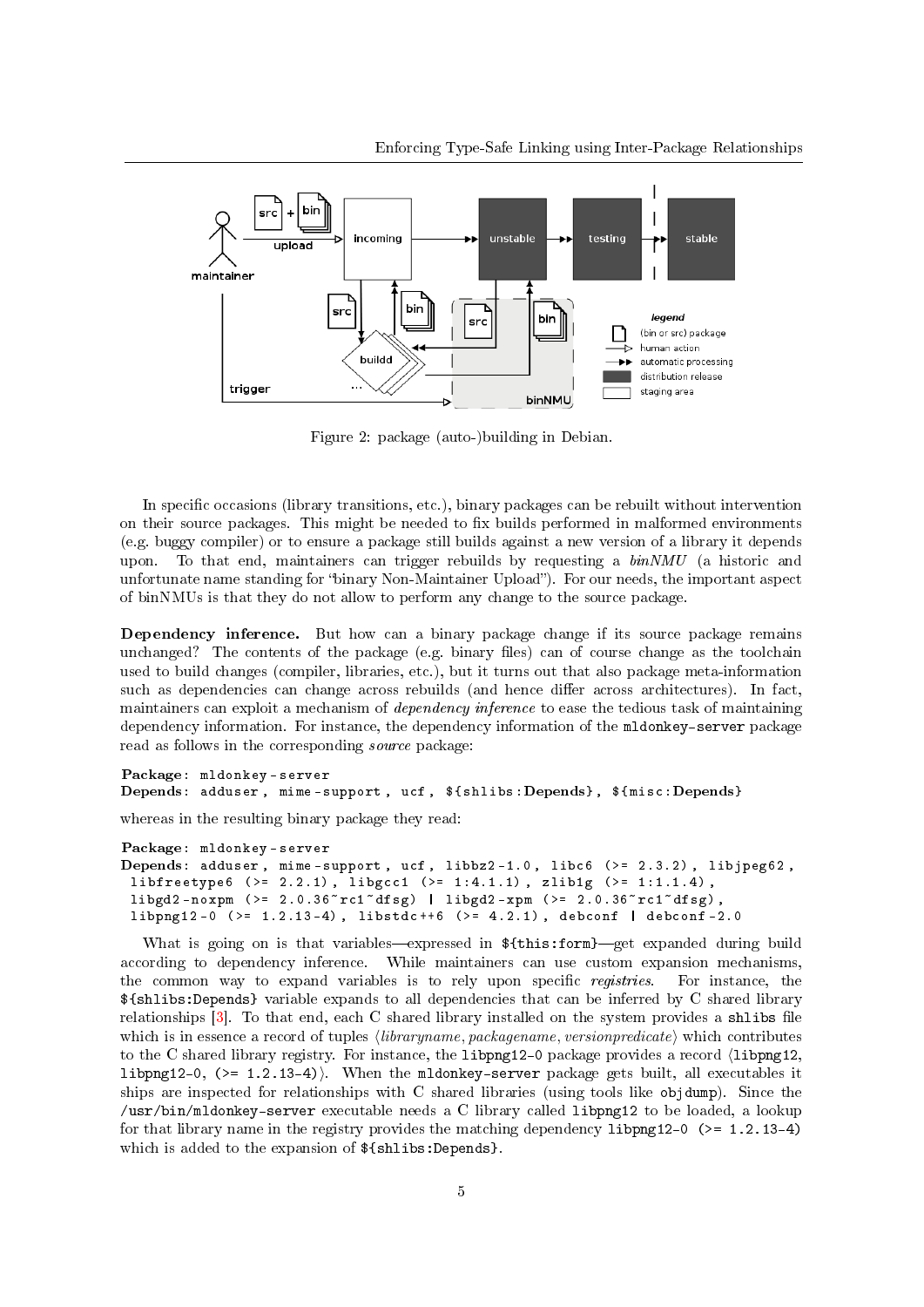#### <span id="page-5-0"></span>3. Requirements

The goal of the solution we are looking for is to detect type-aware linking incompatibilities at the dependency level. As there are several possible solutions to that problem, we define in this section a set of contingent requirements, mostly inherited from the context. The first obvious requirement is goal fulllment.

<span id="page-5-5"></span>Requirement 1 (Dependency soundness). All binary packages shipping compilation units should satisfy the dependency soundness property.

**Property 1** (Dependency soundness). <sup>[7](#page-5-1)</sup> A package p shipping OCaml compilation units  $\{u_1, \ldots, u_n\}$ has sound dependencies with respect to a repository R if and only if for all healthy installation  $I \ni p$ , it holds that  $link({u \mid \exists q \in R|_{\{p\}} \quad q \in I \text{ and } q \text{ ships } u}) = \checkmark$ 

Intuitively, a package has sound dependencies if all compilation units shipped by its (transitive) dependencies can be linked together. Dependency soundness is clearly not a local property-i.e. it cannot be decided by considering a package in isolation—but this is not surprising given that our notion of linking is geared towards obtaining a self-contained executable.

<span id="page-5-2"></span>Requirement 2 (Dependency inference). Given a source package s and its build-dependencies  $B = \{p_1, \ldots, p_n\}$ , the dependencies that ensure soundness on all binary packages obtained by building s, should be inferrable on the basis of B and its (transitive) dependencies.

Acknowledging that OCaml ABIs change very frequently, Requirement [2](#page-5-2) asks for a mechanism of dependency inference (see Section [2\)](#page-2-3) that relieves maintainers from the error-prone task of maintaining by hand the needed dependencies.

<span id="page-5-6"></span>Requirement 3 (binNMU-safety). If a package p has sound dependencies, performing a binNMU on it should not make its dependencies unsound.

This requirement not only means that inferred dependencies should not be tied to source package version, but also that we cannot rely on sourceful uploads. Hence, solutions requiring changes to be incorporated in source packages at each upload are not suitable for the task. All dependencies ensuring soundness should be recomputed during build, on the basis of the build environment. While binNMU-safety mimics the homonymous accepted best-practice of packaging, it is also a real need to reduce maintenance burden. Since transitions from one compiler version to the next require rebuilding all packages, and given that distributions like Debian contain nowadays more than a hundred OCamlrelated source packages, the ability to do transitions via binNMUs is crucial for the maintainability of the whole stack in package-based binary distributions.

<span id="page-5-4"></span>**Requirement 4** (Light dependencies). All inter-package relationships needed to ensure dependency soundness should be terse, readable, human-manageable.

Albeit admittedly very informal, this requirement is meant to ensure that package dependencies remain manageable by humans. Even if there is no clear definition for that, discussions within the Debian project between OCaml maintainers and both the release team<sup>[8](#page-5-3)</sup> and users has given evidence that solutions like a simple dump of all MD5 requirements as dependencies would not be acceptable. Indeed, during release management, quality assurance, or simply broken dependency analysis within a package manager, such dependencies will be too many (one for each ABI requirement) and too unfriendly. Requirement [4](#page-5-4) attempts to grasp this and similar desiderata.

<span id="page-5-1"></span><sup>&</sup>lt;sup>7</sup>The notions of *healthy installation* and *generated subrepository*, noted  $R|_{\Pi}$ , are easily explainable: an installation is a set of installed packages, it is healthy if all dependencies are satisfied and no conflicts occur among installed packages; a generated subrepository is a repository subset obtained as the closure of the "depends on" relation starting from a given set of packages. Formal details can be found in [\[11\]](#page-13-3).

<span id="page-5-3"></span><sup>&</sup>lt;sup>8</sup>The release team is a group of Debian developers who coordinate transitions, goals and deadline for the next stable release.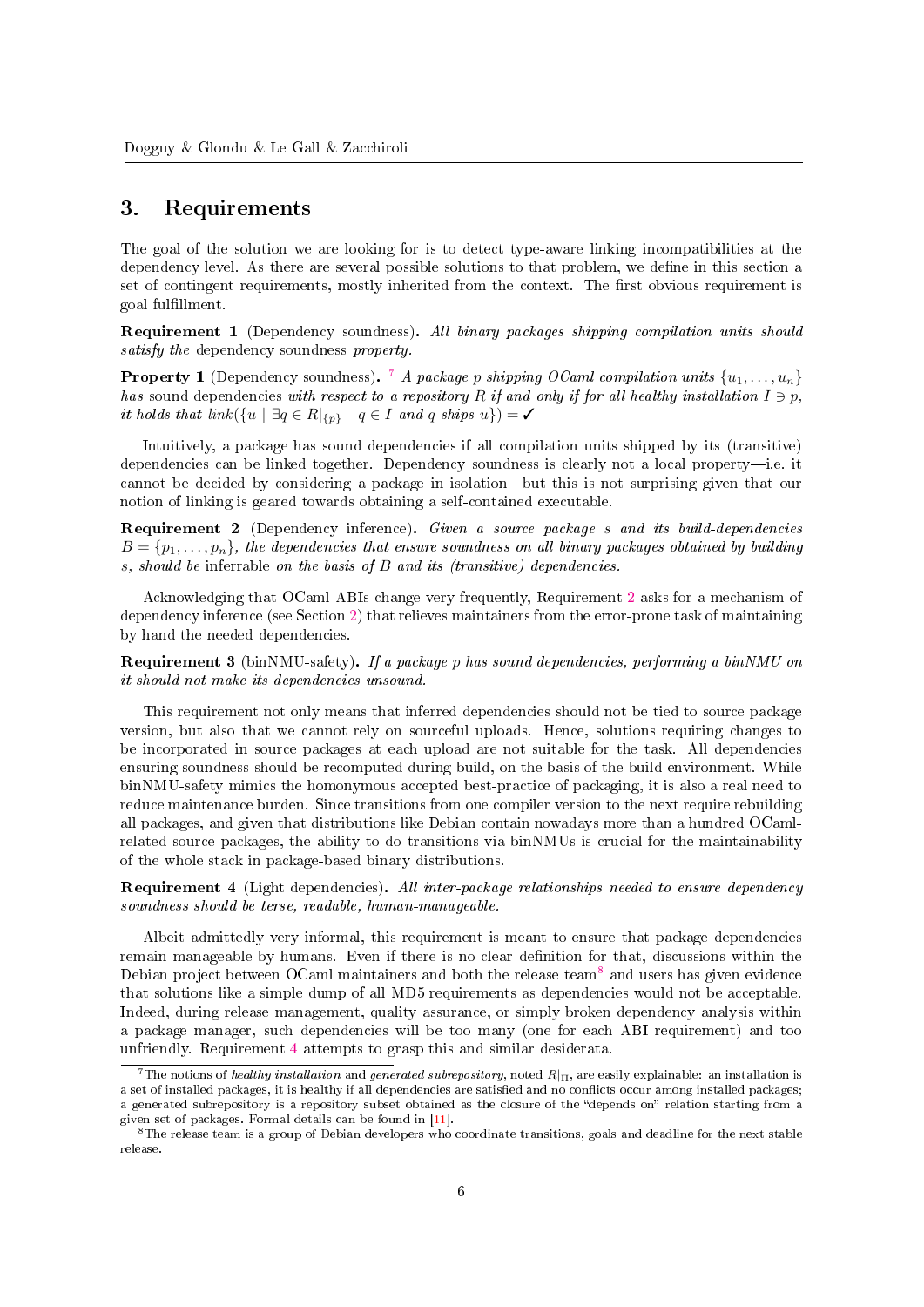```
Package: libfoo - ocaml - dev
Package: libbar - ocaml - dev
Package: main
Version: 1
                                 Version: 1
                                 Depends:
                                  libfoo - ocaml - dev (<math>>= 1</math>)Build-Depends:
                                  libfoo - ocaml - dev (<math>>= 1</math>)Version: 1
                                                                  Build-Depends:
                                                                   libbar - ocaml - dev (>= 1)
```
<span id="page-6-0"></span>Figure 3: Past Debian dependency scheme for OCaml-related packages

#### 3.1. Related work

Until the adoption of the solution presented in this paper, the Debian distribution were using the natural dependency scheme [\[9\]](#page-12-7) depicted in Figure [3,](#page-6-0) where the snippets of Figure [1](#page-1-0) are considered shipped by packages with matching names. The drawbacks of that solution are twofold: no dependency inference (the maintainer writes dependencies by hand), no dependency soundness (there is no guarantee that future versions will preserve ABI compatibility). Note that stricter version predicates, such as e.g. libfoo-ocaml-dev (>= 1), libfoo-ocaml-dev (<< 2), (as it is currently done for Haskell packages in Debian) will not provide soundness either because version numbers are densely ordered. In 2005, a helper tool called dh\_ocaml was proposed [\[15\]](#page-13-4) to ease the burden of maintaining OCaml-related dependencies.<sup>[9](#page-6-1)</sup> mimicking the architecture of the shlibs registry for C shared libraries. Dependencies generated by (old-style) dh\_ocaml follow the scheme of Figure [3.](#page-6-0) The obtained solution hence also fulfills Requirement [2,](#page-5-2) but not yet Requirement [1](#page-5-5) (arguably the most important one).

The Fedora and Red Hat distributions, and after them other RPM-based distributions such as OpenSUSE and Mandriva, adopt a different solution  $[4]$ . At the end of build, they automatically inspect all OCaml bytecode objects  $u_i$  shipped by each binary package and, for each pair  $\langle m, c \rangle \in$  $\mathcal{R}(u_i)$ , they add a dependency on a virtual package in the OCaml namespace which has the full MD5 checksum as its version; pairs in  $\mathcal{A}(u_i)$  are similarly handled to generate the list of provided virtual packages. No intermediate registry is used. Fedora's solution provides soundness (up to a technical detail discussed in Section [5\)](#page-9-0) and implicit dependency inference, however it fails lightness: as it can be seen in Figure [4,](#page-6-2) it bloats package lists with one virtual package/dependency per exported/required OCaml module (which can have a performance hit on dependency resolution, in distributions the size of Debian). Also, it will expose users and other team members to both human-meaningless and very long checksums.

The last alternative solution we are aware of is ABI evolution tracking  $[15]$ : it establishes an

<span id="page-6-1"></span><sup>9</sup>[http://bugs.debian.org/cgi-bin/bugreport.cgi?bug=328422,](http://bugs.debian.org/cgi-bin/bugreport.cgi?bug=328422) retrieved October 2009

```
$ rpm - qRp ocaml - ocamlnet *. rpm
ocaml (Arg) =b6513be035dc9c8a458c189cd8841700
ocam1 (Array) =9 c9fa5f11e2d6992c427dde4d1168489
ocaml (Bigarray) =fc2b6c88ffd318b9f111abe46ba99902
ocaml(Buffer) =23 af67395823b652b807c4ae0b581211
... snipped 67 more ocaml(*) deps
                                         $ rpm -- provides - qp ocaml - ocamlnet *. rpm
                                         ocaml (Equeue) =
                                          329 e036bb2778b249d6763d22407af19
                                         ocaml (Ftp_clien t) =d36822b105eacef219a2b6e0331ba34b
                                         ocaml ( Ftp_data_endpoint ) =
                                          f279805dc3b7ced5d8554f92e287c889
                                         ocaml ( Generate ) =
                                          418 dedddda65b04bdc4d0c6e9fb918d4
                                         ... snipped 110 more ocaml(*) virtual packages
```
<span id="page-6-2"></span>Figure 4: Sample dependencies (on the left) and provided features (on the right) according to the Fedora solution, for the ocamlnet library.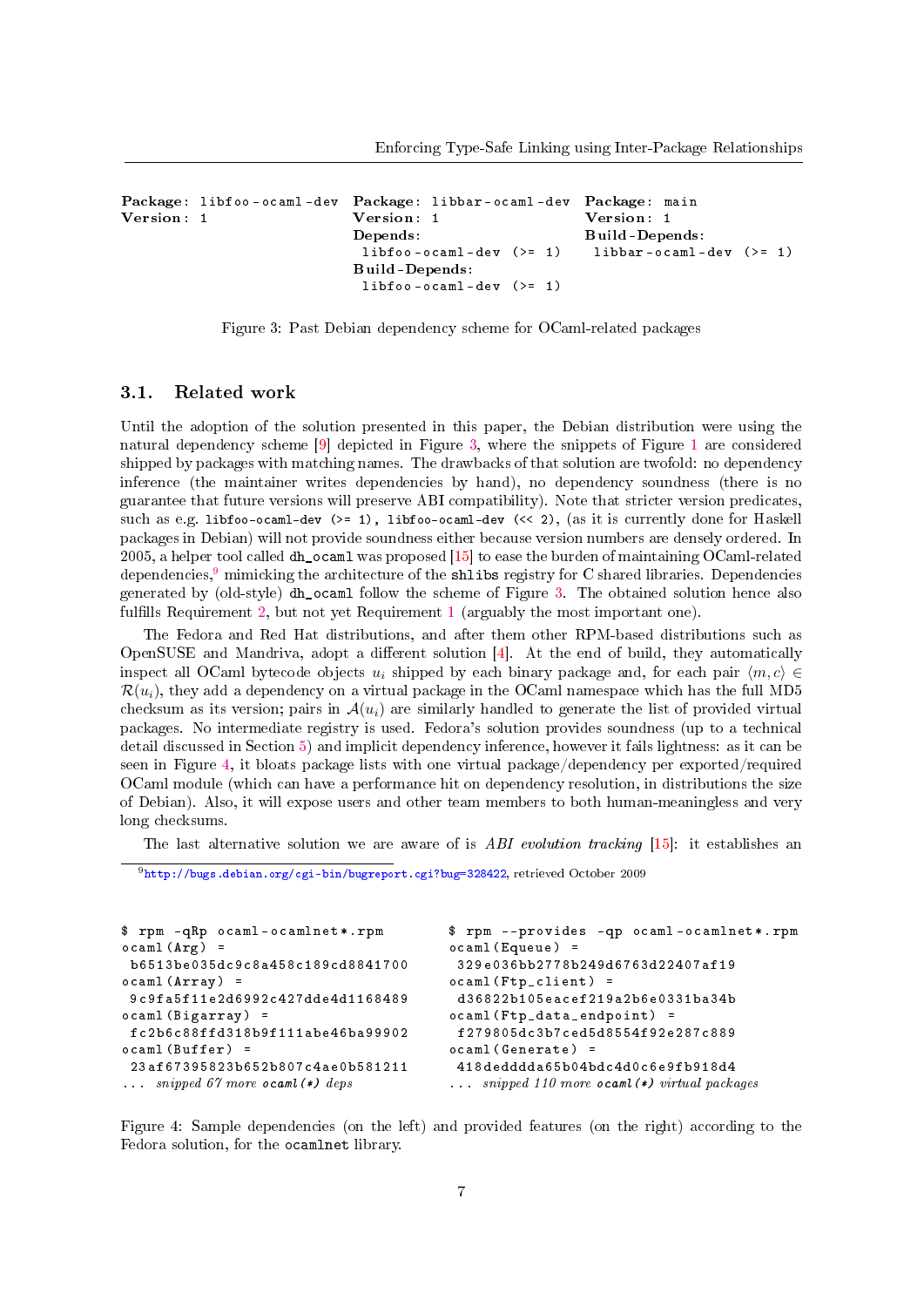|                           | $\bf{Req.1}$ | Req.2     | Req 3  | $\bf{Req}$ 4 |
|---------------------------|--------------|-----------|--------|--------------|
| Solution                  | soundness    | inference | binNMU | lightness    |
| past Debian status quo    |              |           |        |              |
| $+$ old-style dh_ocaml    |              |           |        |              |
| current Fedora guidelines |              |           |        |              |
| ABI evolution tracking    |              |           |        |              |
| ABI approximation         |              |           |        |              |

<span id="page-7-1"></span>Table 1: Review of linkability enforcement solutions

injective mapping between package ABIs and integers. The integer ideally represents ABI "version" and is used to establish human-friendly virtual package names (e.g. libpcre-ocaml-dev-1) that provide soundness. Unfortunately, this solution defeats binNMU-safety. Indeed, to avoid ABI version clashes the mapping should be either maintained by hand (similarly to what happens with C symbols tracking, where unexpected changes at build time trigger build failures), or obtained via automatic monotonic increase of ABI versions. For the latter, we would need to preserve somewhere a history of past ABI numbers, which has no place to stay during binNMUs: network is not accessible to avoid non-deterministic builds and source packages cannot be changed.

Table [1](#page-7-1) reviews the discussed solutions against our requirements. The last line is the solution we propose, described in next section.

## <span id="page-7-0"></span>4. ABI approximation

To overcome the limitations of the discussed approaches, we have devised a solution based on the idea of computing a single approximation of the ABIs of all compilation units shipped by a given package. We call such solution ABI approximation and its architecture is sketched in Figure [5.](#page-8-0) Consider a (binary) package pkg shipping compilation units  $u_1, \ldots, u_n$  (at the top-left of Figure [5\)](#page-8-0). Its ABI approximation—noted  $\tilde{\mathcal{A}}(pkq)$ —is obtained as a cryptographic hash of all ABI pairs of all compilation units; intuitively:  $\widetilde{A}(pkg) = hash(\mathcal{A}(u_1) \circ \cdots \circ \mathcal{A}(u_n))$ , where  $\circ$  is a concatenation operator which is used to incrementally adds material on which the hash is taken.<sup>[10](#page-7-2)</sup>

The obtained ABI approximation is then used in two different ways, both eventually contributing to form the inter-package relationships of  $pkg$ . For what concerns the interface exposed by  $pkg$ , we directly add a virtual package obtained by juxtaposing pkg's name with the ABI approximation itself. All packages relying on the set of ABIs  $\mathcal{A}(u_1), \ldots, \mathcal{A}(u_n)$  will depend on that virtual package.

Let's now assume that all dependencies of  $pkq$  itself already have computed ABI approximations and that they are available at build-time (a sound assumption according to our linking discipline). To ensure that we can compute the dependencies on the correct virtual packages—i.e. the virtual packages corresponding to packages able to satisfy the linking assumptions  $\mathcal{R}(u_1), \ldots, \mathcal{R}(u_n)$ —we use an ABI registry that stores information about which packages provide which ABI. The registry is populated by tuples (simplified in Figure [5\)](#page-8-0)  $\langle m, c, \gamma kg, \mathcal{A}(\gamma kg) \rangle$  where  $\langle m, c \rangle \in \mathcal{A}(u)$  for some u shipped by pkg. Intuitively, each module m exposed by some compilation unit with checksum  $c$  has a tuple in the registry which relates it with a specific package name and overall ABI approximation. Technically, the tuples are computed at build-time and the registry is constructed incrementally by files shipped by pkg itself.

Using the registry, we can now compute the dependency entries of pkg which will ensure its

<span id="page-7-2"></span> $10$ A more formal description would require more details on the hashing function, on module naming conventions, etc. They are omitted from here for the sake of conciseness, but Section [5](#page-9-0) provides some related details about the current implementation.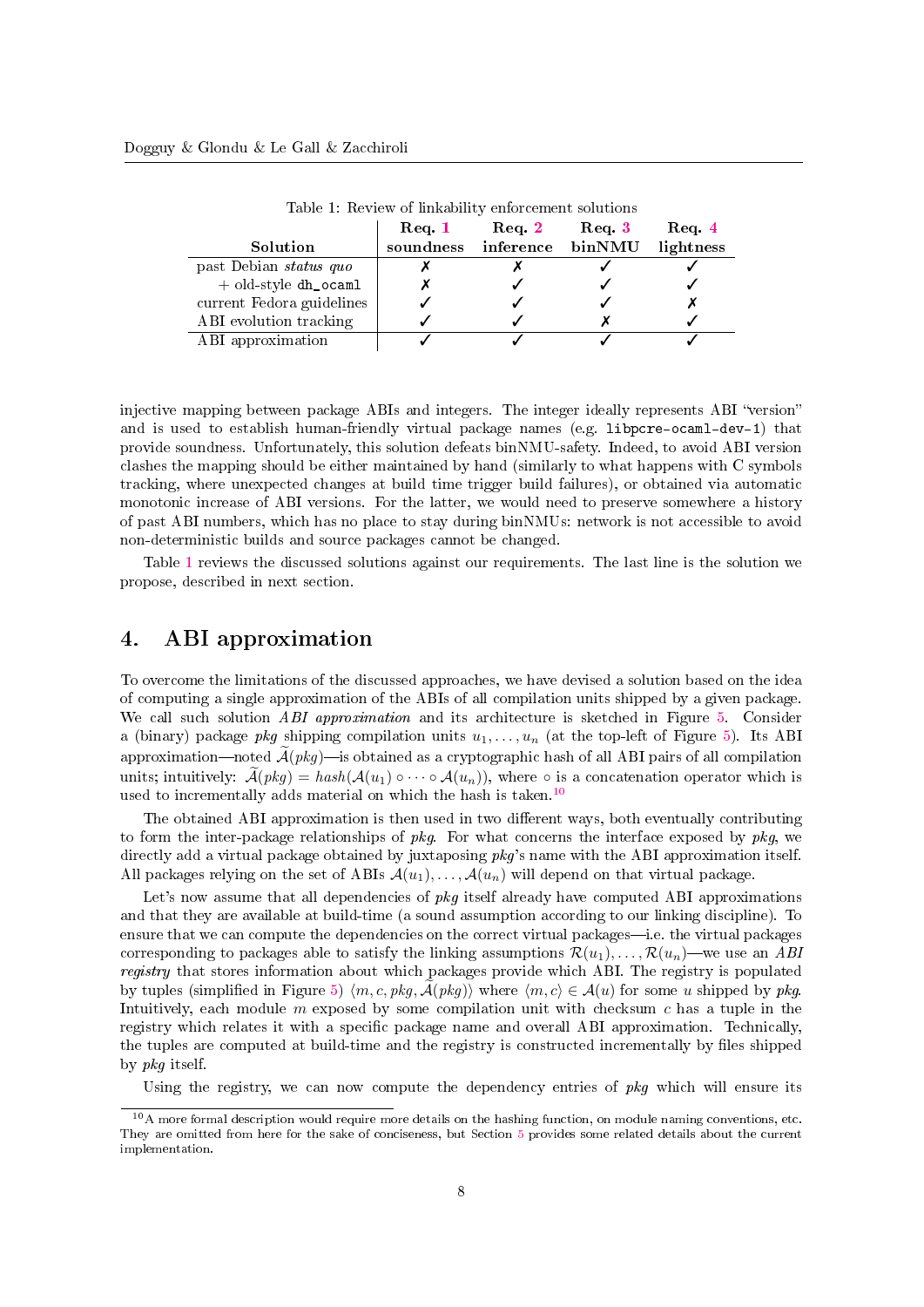

<span id="page-8-0"></span>Figure 5: ABI approximation: architecture

linkability. For each  $\langle m, c \rangle \in \mathcal{R}(u_i)$ , we look up  $\langle m, c \rangle$  (which is expected to be a primary key in any possible configuration) in the registry to get a pair of package name and ABI approximation. By juxtaposing them as before, we can now emit the appropriate dependency snippets.

<span id="page-8-1"></span>Example 3. The resulting dependencies for the ocaminet package, which we have already seen before ABI approximation in Example [2,](#page-3-1) is as follows.

```
Package: libocamlnet-ocaml-dev
Version: 2.2.9 -7
Depends: ocaml - findlib , libcryptgps - ocaml - dev -139 d7 , libocamlnet - ocaml -3 rxe6 ,
 libpcre - ocaml - dev - kh2c0 , ocaml - nox -3.11.1
Provides: libequeue - ocaml - dev , libnetclient - ocaml - dev , librpc - ocaml - dev ,
 libocamlnet - ocaml - dev -3 rxe6
Description: OCaml application - level Internet libraries - core libraries
```
We can notice that the package depends on the external cryptgps and pcre library with specific ABI approximations, and that it exports an ABI approximation itself. By comparison with the Fedora dependencies for the same package (see Figure [4\)](#page-6-2), we observe that the huge amount of provided and expected module checksums is here hidden in the registry and resolved at build time; the package interface exposes a single extra virtual package, and one dependency for each external library needed.

To review ABI approximation against the requirements of Section [3,](#page-5-0) we start by observing that soundness is granted up to the risk of clashes of different sets of ABIs to the same approximated ABI. Literature about so-called "birthday paradox" gives an approximation on the number of different, incompatible, versions of a library to have collision with probability  $p$ :

$$
n(p;H) \approx \sqrt{2H \ln \frac{1}{1-p}}
$$

were H denotes the ABI approximation space size. In our practical implementation  $H = 36^5$  (see next section), so we reach the negligible probability of  $1\%$  of collision with 1103 versions.

Dependency inference is trivially provided by the ABI registry, according to the lookup mechanism described above. binNMU-safety is granted too as all the state needed to compute both the inferred dependencies and the exposed approximated ABI is not stored in the source package (and hence does not need sourceful uploads to be changed); rather, the state is kept in the registry which is contributed to by build-dependencies of the package being built. Finally, arguably dependency lightness is provided too. While ABI approximated strings are not necessarily human-meaningful, they have the benefit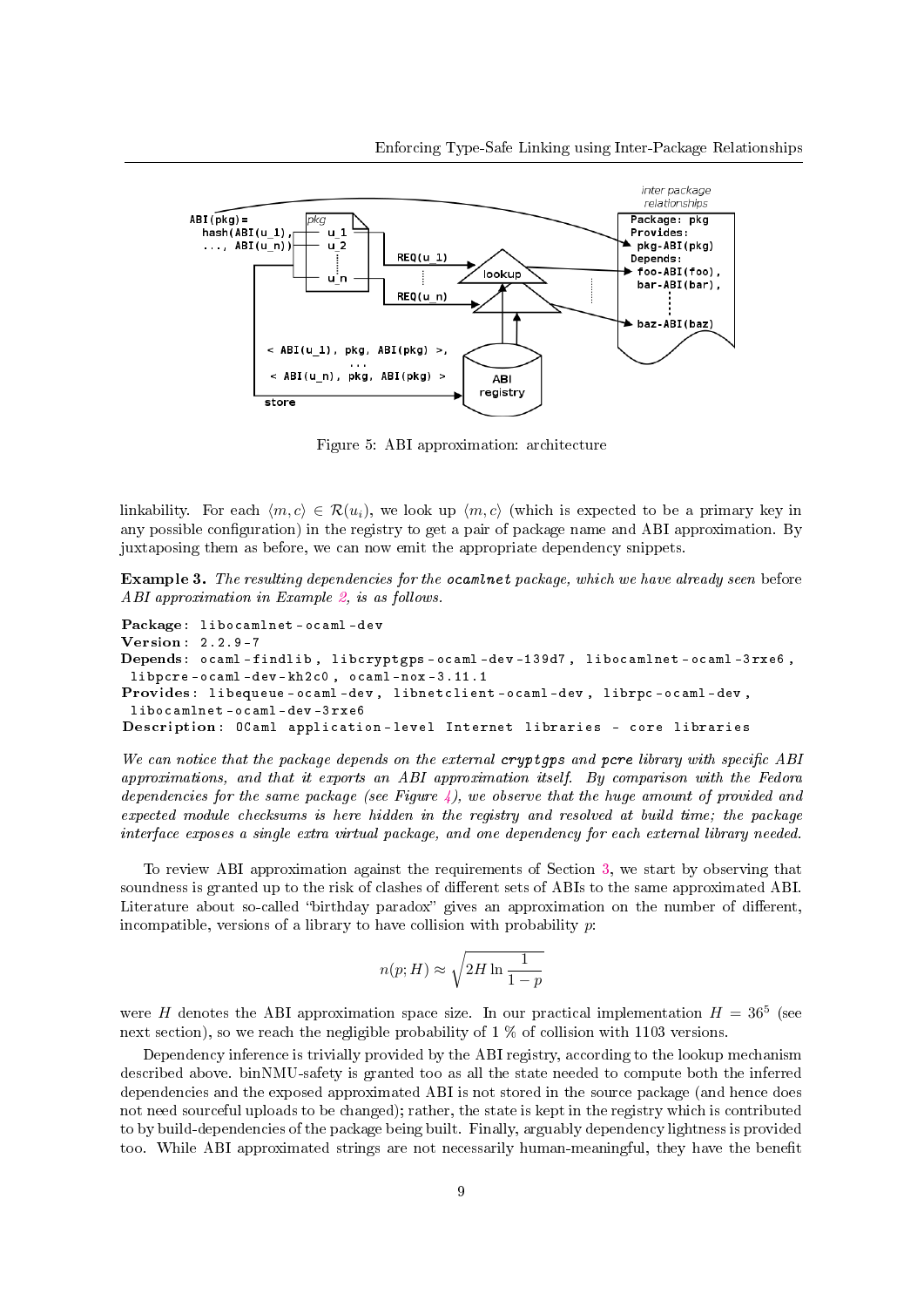of being short (only 5 alphanumeric characters in the current implementation). Also, the number of such strings that are needed for a given binary package is bounded: one for the exported interface and one for each package dependency, with the latter set replacing dependencies which would have been needed anyhow, just replacing ABI approximations with version numbers.

The most notable limitation of ABI approximation is the "instability" of approximations with respect to backward *compatible* changes. This is not surprising, given that the solution has been designed precisely to cope with frequent backward incompatible changes. Still, sometimes, backward compatible changes can happen in a given package, for example by adding a new module to a given library without touching any other existing module. In our formalism that translates to adding a new couple  $\langle m_{\text{new}}, c_{\text{new}} \rangle$  to some  $\mathcal{A}(u_i)$ ; trivially, property [1](#page-0-2) is unaffected by such addition. Nevertheless, the resulting ABI approximation will change, since the content on which the hash is computed will change. Practically, the problem is non-existent, given the low frequency of such changes and given that—thanks to binNMU-safety—the affected packages can be fixed by just scheduling their recompilation. Also, we observe that this issue can be fixed only by allowing to export ABI approximations whose sizes are linear with respect to the number of modules shipped by a given package; in essence, that would mean mimicking Fedora's solution, getting back its disadvantages.

## <span id="page-9-0"></span>5. Implementation

ABI approximation has been implemented in the context of the Debian distribution to manage the inter-package dependencies of all provided OCaml-related packages. At the time of writing, that amounts to 158 source packages that build-depend on OCaml, producing 353 binary packages, and providing interfaces for 2 502 OCaml modules. Technically, the implementation is based on dh\_ocaml, a helper tool meant to be compatible with the Debhelper packaging helper suite [\[5\]](#page-12-9). Some of its inner workings depends on how OCaml libraries are split into binary packages, which we briefly highlight below.

Compiling a source package results in one or several binary packages. For example, library source packages usually produce (at least) two binary packages:

- 1. a runtime package, containing all the objects that might be needed at runtime by software linked to the library;
- 2. a *development* package, containing all the objects that might be needed to compile software that uses the library.

In the OCaml world, the runtime package typically contains stubs to C libraries (the so called "bindings") that are dynamically loaded when running pure bytecode executables  $(.so)$ , and the development package contains interfaces in source (.ml i or .ml) and compiled (.cmi) form, along with compiled module objects (.cmo, .cma, .cmx, .o, .cmxa, .a), META files and (mostly ocamldocgenerated) documentation. A library might have no runtime package at all if it is meant to be always statically linked, which happens quite often with pure-OCaml libraries. However, when a library can be dynamically loaded by a program that supports plugins, the runtime package can also provide .cma, .cmxs, and META files.

A library can be further split into several components. This is usually left at the package maintainer discretion, and choices can vary between distributions. A typical reason for splitting a library is optional dependencies that might be needed only by some compilation units. Each resulting component might then have its runtime and development packages. Finally, there are also non-library packages shipping OCaml binaries. Overall, dh\_ocaml distinguishes three classes of (binary) packages: runtime, development, and others. We henceforth consider as a *library* a development package together with its runtime package, if any. For example, the ocamlnet source package produces the following binary packages: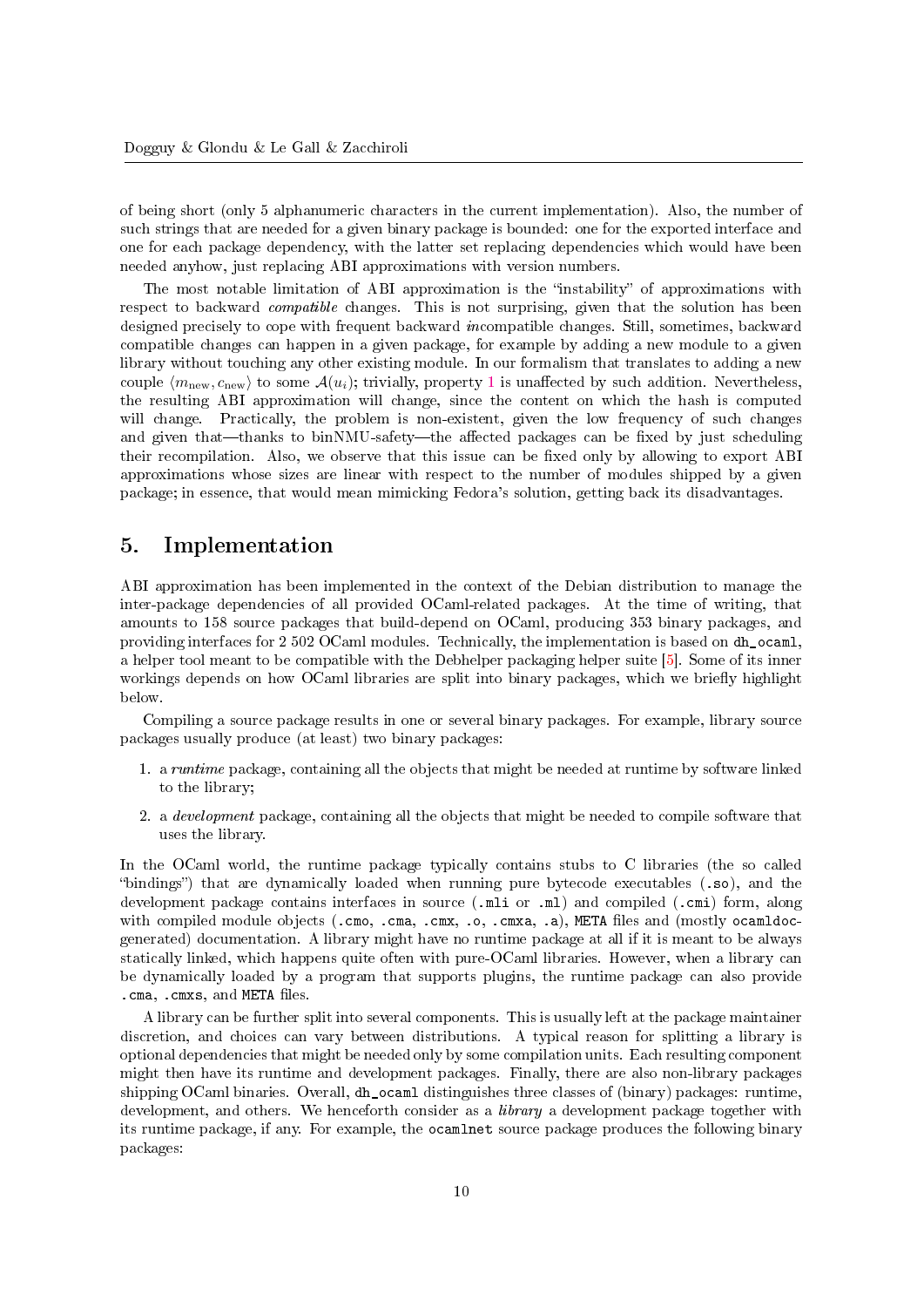libocamlnet-ocaml core library (runtime);

libocamlnet-ocaml-dev core library (development);

libocamlnet-ocaml-doc documentation;

libocamlnet-ocaml-bin miscellaneous tools;

libocamlnet-gtk2-ocaml-dev GTK2 layer (development);

libocamlnet-ssl-ocaml SSL layer (runtime);

libocamlnet-ssl-ocaml-dev SSL layer (development);

libnethttpd-ocaml-dev HTTP daemon libraries (development);

libapache2-mod-ocamlnet Apache2 module.

Among them, four OCaml libraries can be recognized: libocamlnet-ocaml/-dev libocamlnet-gtk2-ocaml-dev (without runtime), libocamlnet-ssl-ocaml/-dev, and libnethttpd-ocaml-dev (without runtime).

To inspect OCaml compilation units (a required ability to implement ABI approximation), the OCaml standard distribution provides some useful tools:

ocamlobjinfo reads assumptions of bytecode objects (.cmi, .cmo and .cma files), as shown in Example [1;](#page-1-1)

ocamldumpapprox reads assumptions of native code objects  $( .cmx, .cmxa files).$ 

While OCaml bytecode objects make assumptions only on interfaces, native code objects may also make assumptions on implementations, e.g. due to inlining across compilation units. These assumptions are stored in .cmx files, which might hence be useful even if the module they represent are included in a .cmxa file. Most notably, the above tools lack the ability to inspect bytecode executables and native plugins (.cmxs). Such abilities are much needed: bytecode executables might depend on external C stubs, and a native plugin is a special case of library and should be considered as such. To overcome these limitations, we have implemented ocamlbyteinfo and ocamlplugininfo; they are currently shipped as part of the ocaml source package and relied upon by dh\_ocaml.

The solution described in section [4](#page-7-0) is then implemented in Debian using two tools:

- ocaml-md5sums manages the ABI registry. This tool is meant to be generic (not Debian-specific). It inspects a set of object files by calling the most appropriate among the above tools, uses their output to compute their dependencies and its approximated ABI. It considers a library as a whole (runtime and development together);
- dh\_ocaml is a frontend to ocaml-md5sums; it looks for installed objects and binaries, passes them to ocaml-md5sums and fills-in substitution variables corresponding to dependency inference variables; it distinguishes between the three categories of packages:
	- development packages depend on their own runtime package (that explains the dependency on libocamlnet-ocaml-3rxe6 that the attentive reader might have noticed in Example [3\)](#page-8-1), and possibly on other development packages;
	- runtime and other packages depend only on other runtime packages.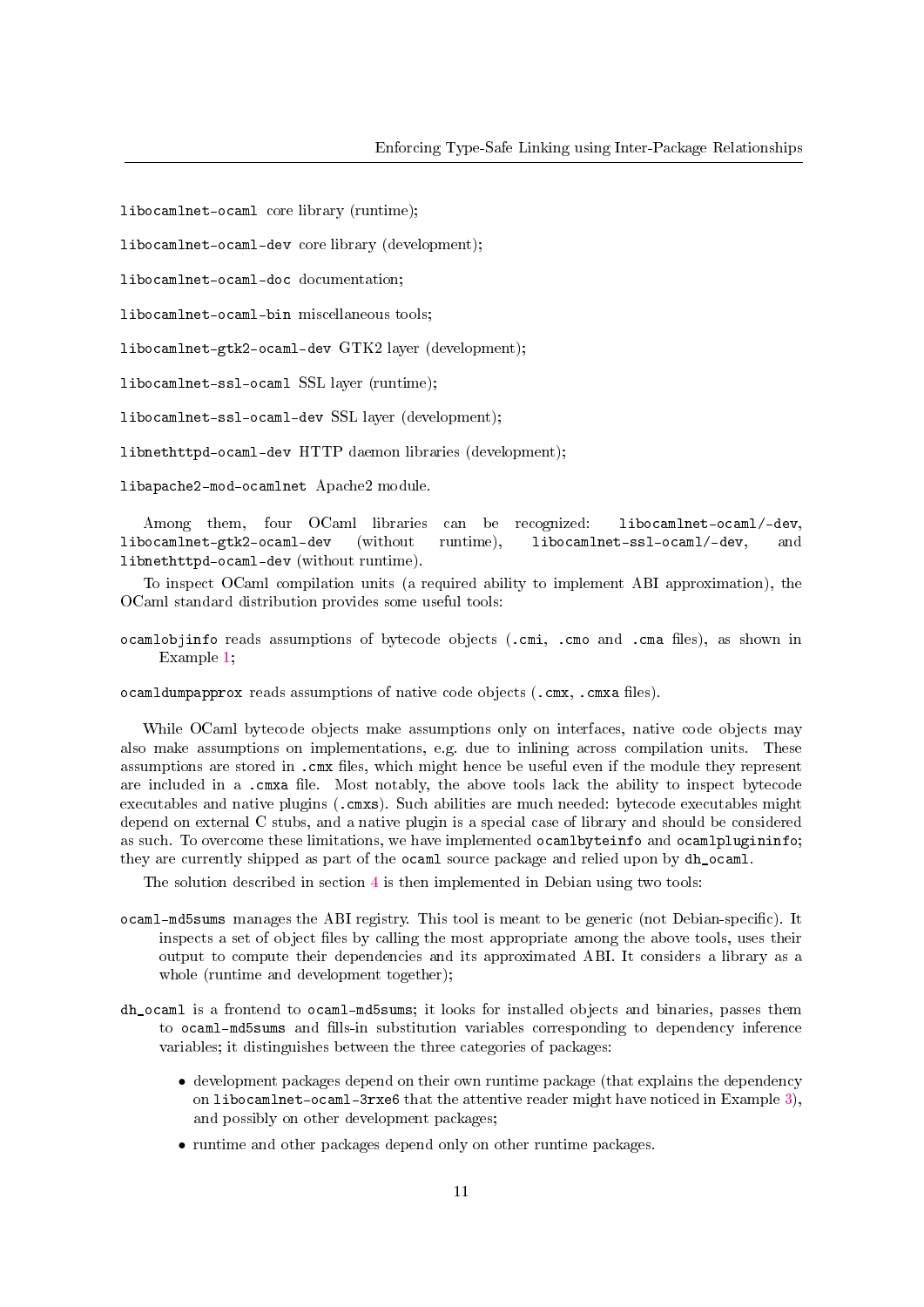The actual ABI approximation is computed by considering the union of two different sets of  $\mathcal{A}(\cdot)$  for each compilation unit: one for assumptions over interfaces, one for assumptions over implementations (no matter where they come from: plugin, object, or binary). On a simple textual representation of the resulting set, a MD5 checksum is computed and then taken modulo a fixed hash space. Currently, such hash space relies on 5 alphanumeric, lowercase, plain-ASCII characters, accounting for  $(26 \text{ letters} + 10 \text{ digits})^5 \approx 60 \cdot 10^6$  different ABI approximations. As discussed in the previous section, that choice gives a negligible clash probability, without sacrificing lightness.

We notice that alternative solutions, such as Fedora's, are currently not considering assumption on implementations (most likely because the original tools in the OCaml distributions were not able to inspect them). As a consequence they only provide soundness up to implementation incompatibility, which is usually more likely to occur than interface incompatibility. This being a minor drawback easily fixable (now that we have provided the missing tools), we also observe that fixing it naively would mean doubling the already large number of depends/provides of Figure [4.](#page-6-2)

Example 4. Here is an excerpt of dependencies from the ocaminet source package (i.e. before expansion by  $dh$  ocaml):

```
Package: libocamlnet - ocaml - dev
Provides: libequeue - ocaml - dev , libnetclient - ocaml - dev , librpc - ocaml - dev ,
 $ { ocaml :Provides}
Depends: ocaml-findlib, % \{c, d\} , Depends}, {\{shlibs:Depends\}},
 $ { misc :Depends}
```
The result of the substitution performed by dh ocaml in the corresponding binary package can be seen in Example [3.](#page-8-1)

Both ocaml-md5sums and dh\_ocaml are implemented in Perl to avoid (build-)dependency cycles among the package shipping them and the ocaml package itself. Both tools are part of the dh-ocaml source package, which is distributed under the terms of the GNU General Public License (version 3) and available from its Git repository.[11](#page-11-0)

So far, we have effectively deployed this solution in about 50 source packages (out of 100 library packages). This deployment revealed not only past packaging errors such as missing dependencies, but also unrelated errors like libraries re-exporting modules they do not own. The most common example of that has been the embedding of the Unix module into third-party libraries. The remaining packages, and most notably libraries, are being ported to dh\_ocaml at the time of writing, their ported versions are all expected to be shipped with the next stable release of Debian (codename "Squeeze").

The only currently known dh\_ocaml-specific limitations are as follows:

- it is theoretically possible to change C stubs in a binary incompatible way while keeping the same interface; it is therefore possible to install an outdated version of C stubs while satisfying all dependencies of a bytecode executable. This limitation is inherent to OCaml;
- architecture-independent packages that depend on libraries with runtime cannot currently benefit from this solution, because the ABI approximation string depends on the architecture (given assumptions on implementations are not present on architectures lacking the ocamlopt native code compiler). This limitation can be solved by computing two separate ABIs: a native code and a bytecode one; the latter should be the same on all architectures.

<span id="page-11-0"></span> $11$ <http://git.debian.org/?p=pkg-ocaml-maint/packages/dh-ocaml.git>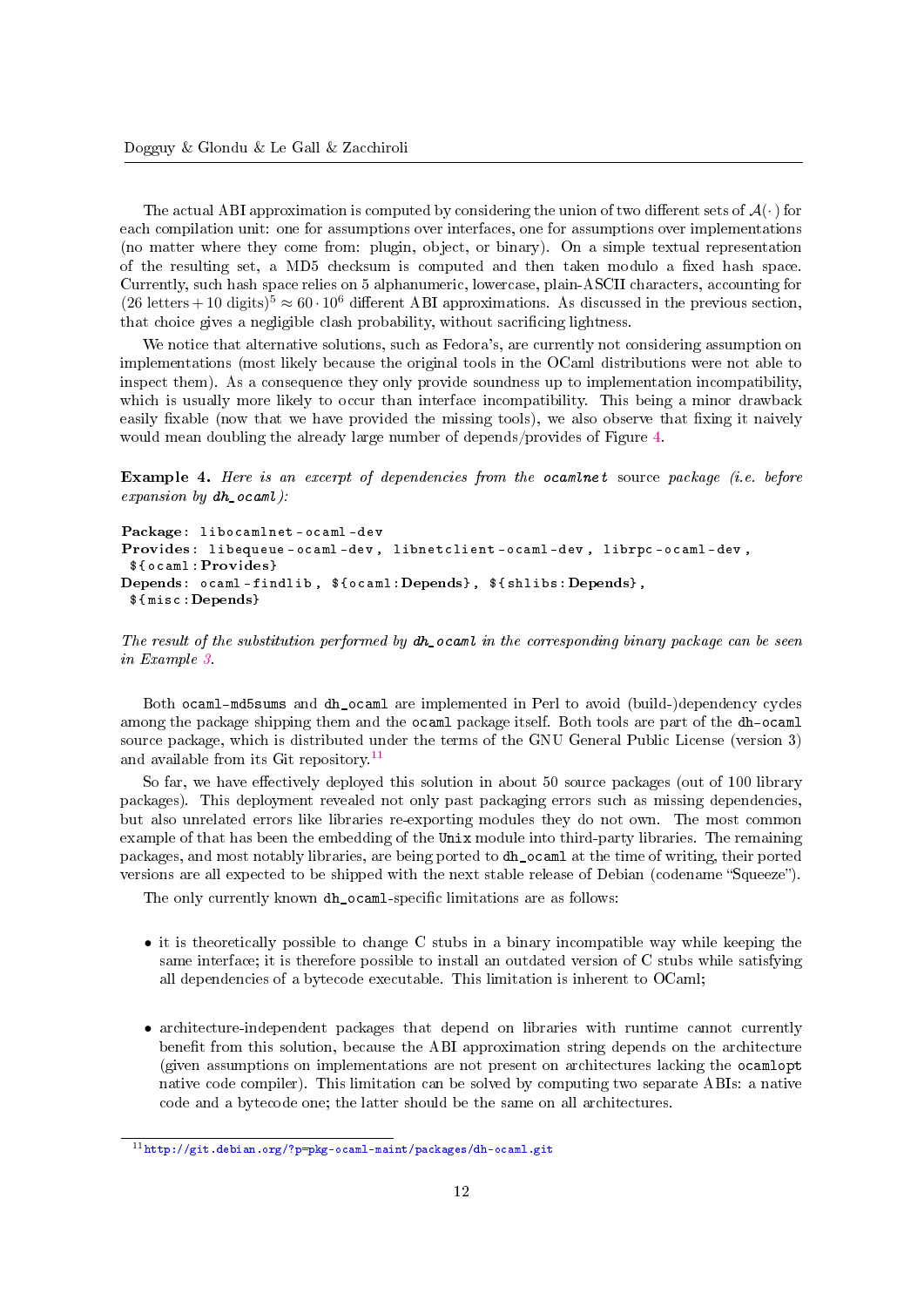### 6. Conclusions and future work

In this paper we have given some insights on the gap existing between fine-grained dependencies that type-aware linkers consider to enforce type-safety at compilation units borders, and the coarsegrained dependencies that can be expressed among packages in FOSS binary distributions. That gap persisting, package managers will not be able to defend users from installing OCaml libraries that can not be linked together due to annoying "inconsistent assumptions" link-time errors. We have then introduced a solution called ABI approximation that guarantees link-time compatibility as long as inter-package relationships are satisfied. ABI approximation satisfies a set of natural requirements inherited from the context: dependency soundness, inference, and lightness, as well as binNMU-safety.

ABI approximation has been implemented and deployed in the Debian distribution implementing the dh\_ocaml helper, aiming at managing the dependencies of more than 300 OCaml-related binary packages.

Future work consists in some technical fixes whose need was revealed by using dh\_ocaml, such as the observation that computing a single ABI for bytecode and native-code is incompatible with architecture-independent packages. Also, we are considering designing a mechanism for computing automatically OCaml-related ABIs for C stubs whose purpose is interacting with the OCaml runtime. That can be done at C stub compilation-time (where and when the interface of the matching OCaml objects are known) and then stored in some section of the resulting object.

#### References

- <span id="page-12-1"></span>[1] A.W. Appel and D.B. MacQueen. Separate compilation for Standard ML. In PLDI 1994: Proceedings of the ACM SIGPLAN 1994 conference on Programming language design and implementation, pages 13-23. ACM, 1994.
- <span id="page-12-3"></span>[2] Roberto Di Cosmo, Paulo Trezentos, and Stefano Zacchiroli. Package upgrades in FOSS distributions: Details and challenges. In HotSWup'08: Proceedings of First ACM Workshop on Hot Topics in Software Upgrades. ACM, 2008.
- <span id="page-12-6"></span>[3] Ulrich Drepper. How to write shared libraries. [http://people.redhat.com/drepper/dsohowto.](http://people.redhat.com/drepper/dsohowto.pdf) [pdf,](http://people.redhat.com/drepper/dsohowto.pdf) 2002. Revision August 2006.
- <span id="page-12-8"></span>[4] Fedora Project. OCaml packaging guidelines. [http://fedoraproject.org/wiki/Packaging/](http://fedoraproject.org/wiki/Packaging/OCaml) [OCaml.](http://fedoraproject.org/wiki/Packaging/OCaml) Retrieved October 2009.
- <span id="page-12-9"></span>[5] Joey Hess. debhelper debian package: helper programs for debian/rules. [http://packages.](http://packages.debian.org/sid/debhelper/) [debian.org/sid/debhelper/,](http://packages.debian.org/sid/debhelper/) 2009. Version 7.0.15.
- <span id="page-12-4"></span>[6] Ian Jackson and Christian Schwarz. Debian policy manual. [http://www.debian.org/doc/](http://www.debian.org/doc/debian-policy/) [debian-policy/,](http://www.debian.org/doc/debian-policy/) 2009.
- <span id="page-12-0"></span>[7] S. C. Johnson. Lint, a C program checker. (65), 1978.
- <span id="page-12-5"></span>[8] Martin F. Krafft. The Debian system: concepts and techniques. Open Source Press, 2005.
- <span id="page-12-7"></span>[9] Sylvain Le Gall, Sven Luther, Samuel Mimram, Ralf Treinen, and Stefano Zacchiroli. Debian OCaml packaging policy. [http://pkg-ocaml-maint.alioth.debian.org/ocaml\\_packaging\\_](http://pkg-ocaml-maint.alioth.debian.org/ocaml_packaging_policy.html/) [policy.html/,](http://pkg-ocaml-maint.alioth.debian.org/ocaml_packaging_policy.html/) 2009.
- <span id="page-12-2"></span>[10] Xavier Leroy. Manifest types, modules, and separate compilation. In POPL'94: Proceedings of the 21st ACM SIGPLAN-SIGACT symposium on Principles of programming languages, pages 109–122. ACM, 1994.